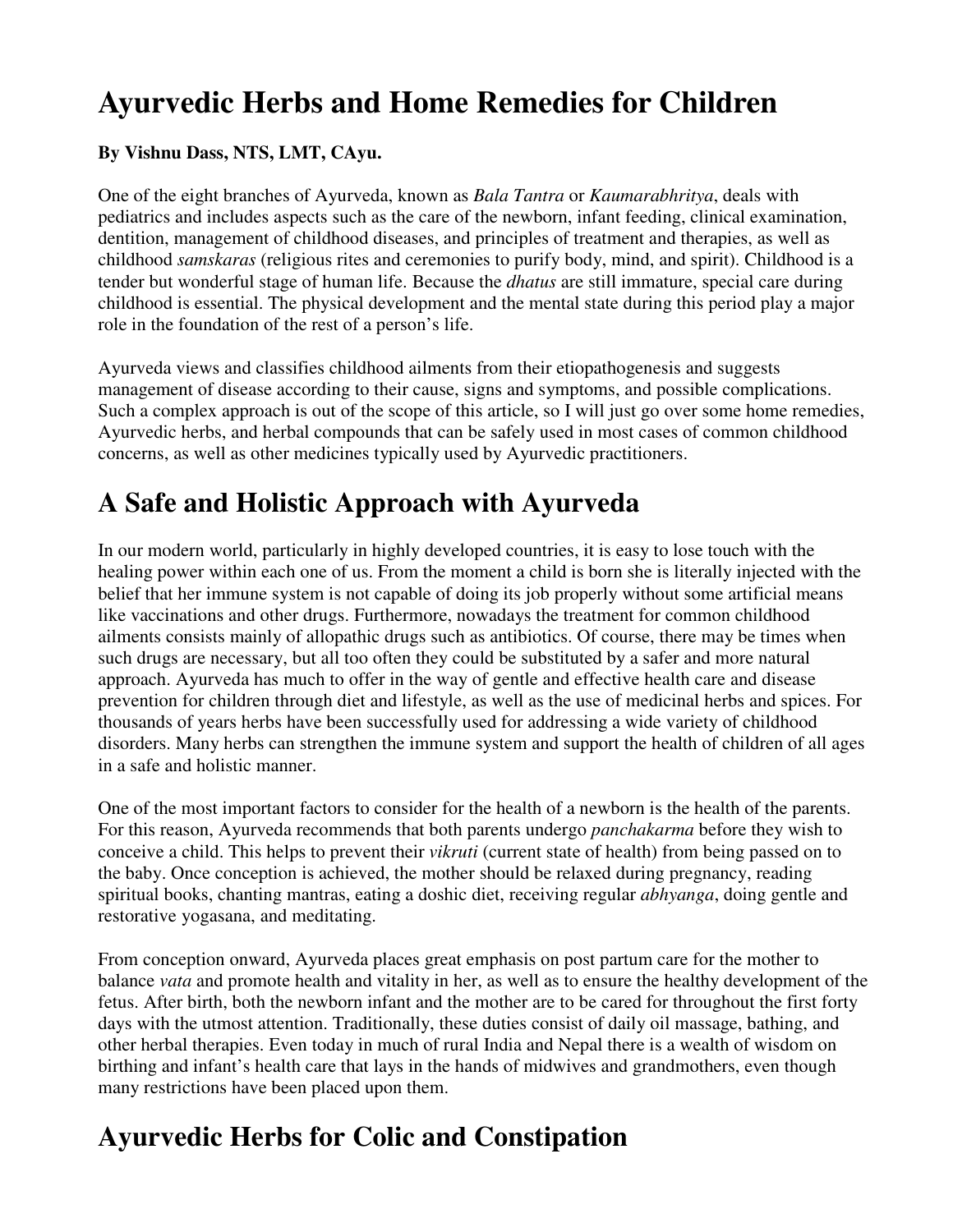Because food is our first and foremost form of nutrition, it should be considered our primary medicine. In Ayurveda many common fruits, vegetables, and culinary spices are used to help with a variety of childhood health complaints without the need for any other treatment. For instance, constipation in young children can be corrected by drinking a cup of warm milk before bedtime with one teaspoon of *ghee* added to it. Likewise, a good measure consists in including in the diet foods that have a natural laxative effect such as soaked raisins or dates, honey, bran, sesame seeds, mango, papaya, grapes, and fresh figs. Furthermore, encouraging proper eating habits and food combining when possible, sufficient water intake, high quality oils, and providing plenty of high fiber foods can be helpful in the prevention of constipation.

In the case of infants, the mother can apply a small amount of castor oil to her nipple before breastfeeding. For babies with intestinal colic, mix equal parts of Cumin, Fennel, and Coriander powder and add ½ to 1 teaspoon of this mixture to a cup of hot water, let it steep for 15 to 20 minutes, then strain well. This tea can be given as needed to correct *vata* in the colon. The mother can also drink it to reduce the qualities of *vata* in her breast milk. In the case of infants, it is useful to administer the tea with a baby medicine dropper, available in most baby supply sections, and dilute it a little, if needed, to make it more palatable. There are a variety of Ayurvedic herbs and formulas that can be quite effective for constipation in toddlers and children, such as *Triphala churna, Sat isabgol, Gandarva haritaki* ,or *Avipattikara churna*, but care should be taken to choose the one that is most appropriate for the overall condition and constitution of the child. Other typical formulas used for colic and intestinal disorders are *Eladi churna* and *Hingwastak churna*. It is good to keep in mind that a good dosage for children is about one third the normal adult dosage, and even less for infants. Allopathic laxatives and strong laxative herbs should be avoided.

# **Treating Colds and Fever with Ayurveda**

Treating the common cold or flu in children with herbal and dietary guidelines is an effective means of supporting and strengthening their immune system. Generally speaking, the common cold is often associated with the cold and damp qualities of *kapha* and *ama* (toxins), which cause symptoms such as low appetite, nasal or chest congestion, malaise, and sometimes mild to moderate fever. First and foremost, the child should rest and drink plenty of warm liquids to support the *agni* (digestive fire) and the elimination of *ama*. If their appetite is low, because of diminished *agni*, it is best not to force food upon them, as this could contribute to the formation of *ama*.

Warm ginger tea is a good remedy to kindle *agni* and when combined with equal parts Yashti madhu (Licorice root) and a little raw honey it helps liquefy and expectorate phlegm. Because of the possible link between honey and botulism in infants, only high quality, organic raw honey should be used. If there is chest congestion or restricted breathing, then warm *Mahanarayan* or sesame oil, or *ghee* with a pinch of rock or black salt, can be massaged onto the chest followed by a eucalyptus steam inhalation. *Tulsi* (Holy basil) works wonders for soothing coughs, decongesting the lungs and sinuses, as well as lowering a fever by promoting sweating. *Tulsi* tea can be prepared by adding1 teaspoon of *Tulsi* powder to 1 cup of hot water. This can also be given before bedtime to break a fever when nothing else works. Other typical Ayurvedic formulas for the practitioner to consider in the treatment of common cold, flu, and upper respiratory infections are *Sanjivani guti, Tribuvankirti ras, Sitopaladi churna*, *Talisadi churna*, and *Lavangadi vati*,

*Jwara* (fever) is the body's natural way of burning *ama*. It is important not to suppress it whenever possible, although fevers above 102 degrees should be lowered and kept within safe limits. A remarkable home remedy for lowering fever consists in rubbing fresh onion juice to the child's navel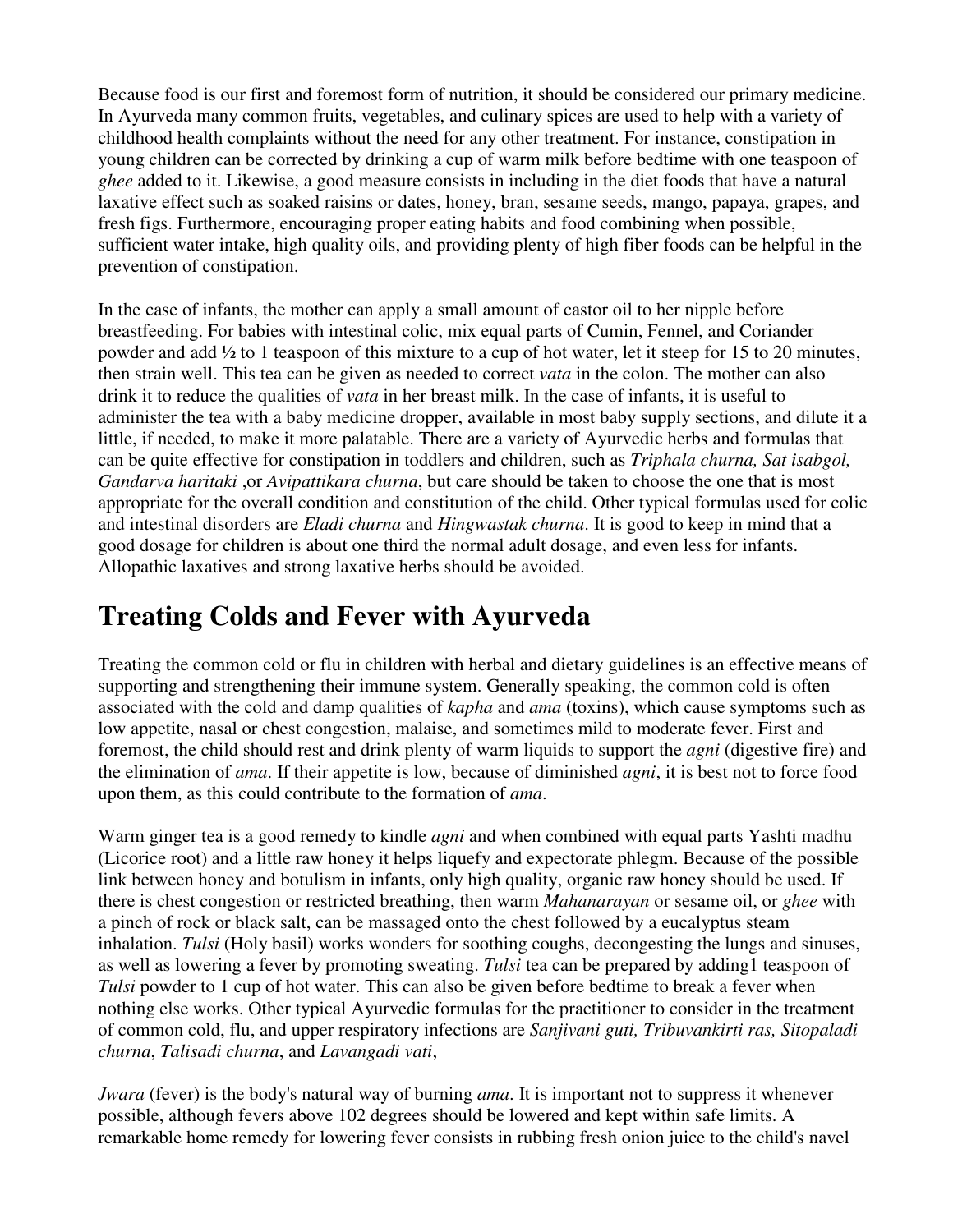region while applying a cool cloth to the forehead to protect the brain. Also, pomegranate or fresh orange juice is nutritious and effective to control fever, but drinking too much can increase *ama* and orange juice may provoke *pitta* if it is too sour and acidic, so it should be diluted if taken frequently. The compound *Mahasudarshan* is also very useful for high fevers. Because of its strong bitter taste, it is best given in tablet form, in doses of 250 to 500 mg with warm water.

# **Ayurvedic Herbs for Skin Problems**

Skin care for children is a topic worth mentioning. First, I'm sure every parent of an infant would like to know a simple trick for dealing with diaper rash. One of the best remedies for this is to add 1 to 2 teaspoons of *Kumari* (Aloe vera) juice into the baby's drinking water. This helps to relieve excess *pitta* in the body and can sooth the rash relatively fast. This works great as a preventative or along with topical treatment. *Kumari* juice is also a good *rasayana* for the entire body and can be given daily in small doses throughout the early years of life to tonify the tissues and organs, aid digestion and elimination, as well as to enhance the health of the *rasa* and *rakta dhatu,* and *twak*, or the top layer of the skin.

Rashes such as eczema and psoriasis are quite common amongst children, and all too often are treated with cortisone creams that merely suppress the symptoms. This approach can cause the problem to worsen over time. Ayurveda views such rashes as relating mainly to high *pitta* and *ama* in the liver, plasma, and blood tissue. Although *pitta* is the primary *dosha* considered in such conditions, the characteristics of the rash may vary depending on whether other *doshas* are present. If *vata* is involved there can be much dryness, scaling, and cracking, When *kapha* is present, then there may be more swelling and weeping. There is often an immunological and emotional component connected to skin conditions that should also be considered and addressed.

The most basic treatment consists of dietary restrictions, which include avoiding excessive intake of salty, pungent, and sour tasting foods, acidic fruits, as well as deep fried, fermented, and hot spicy foods. Bitter herbs such as *Neem, Manjista*, *Haridra* (Turmeric), and *Guduchi* have an affinity to the roots of *rasa* and *rakta vaha srotas*, the liver and spleen, and are commonly used for such ailments. Cooling nervines like *Brahmi* (Gotu kola) as well as *Jatamansi*, both of which also have alterative properties, are perfect for cooling and calming the mind, as well as clearing heat from the blood and liver. Traditional compounds such as *Kaishore guggulu, Tikta gritam, Maha manjistadi kwatha,* and *Panchnimba churna* are also useful, but treatment should always consider the *prakruti*, other secondary *doshas* involved, and reduce any aggravating factors.

In my experience, local treatment with oils and creams will not cure the condition but can provide some relief of itching, scaling, redness, and painful cracking. Good oils for topical application are *Neem* leaf oil in a coconut base, *Tikta gritam, Bakuchi* oil, and castor oil.

It is worth noting that it can be almost impossible to convince children to take herbal formulas in tea form, especially bitter herbs, so powdered herbs can be encapsulated in single "O" size vege capsules or taken in tablet form (which can be broken in small pieces to facilitate swallowing). Another "possibility" to mask the bitter taste of herbs is to mix them with a little fruit juice or a sweet substance such as maple syrup, which is also *pitta* pacifying. Some Ayurvedic herbal formulas can also be found in syrup form.

#### **Treating Parasites and Worms with Ayurveda**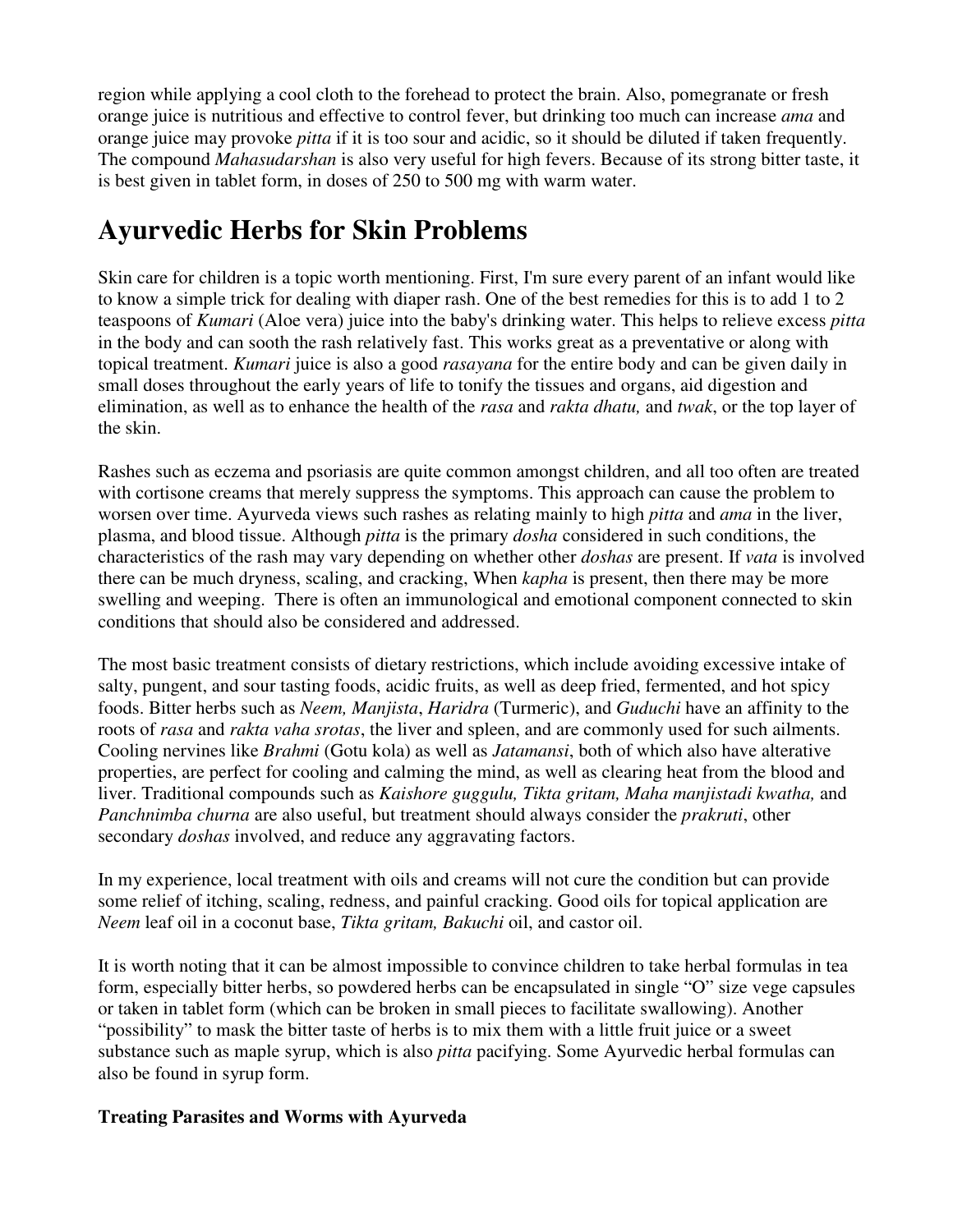Another health concern that is common in children is krimi (worms and parasite infestations). Symptoms include constipation, diarrhea, abdominal pain, flatulence, anemia, anorexia, increased appetite, pica (tendency to eat unusual or strange foods), and itching of the anus. The causes are many and include eating contaminated foods and drinks, or foods that are difficult to digest, poor eating habits, or contact with animal feces and uncleanliness, to name a few. Ayurveda views that krimi are born of excess dosha and ama, and that developing some simple healthy habits can help prevent such situations. A few good tips are to avoid eating excess sweets, fried foods, fast foods, uncooked grain flour such as cookie or bread dough, and raw jaggary. It is also important to have children wash their hands after touching any animals, including their own pets, and especially before eating.

A simple household remedy for worms like thread, pin, and round worms, is to take 3 to 5 drops of fresh onion juice diluted in one teaspoon of water 3 times daily. Another good worm remedy consists of mixing equal parts of Neem and Vidanga that can be easily administered in single "O" size capsules. Two capsules taken twice daily is a good dose for children. A general herbal compound is made with equal parts Neem, Vidanga, Kutaja, and Shardunika. One or two single "O" size capsules of this formula can be taken twice daily before meals. Also, a pinch of Hing (Asafoetida) mixed with one to two teaspoons of rapadura (dehydrated organic sugar cane juice) or sucanat can be eaten half an hour before food.

Some typical medicines used by Ayurvedic practitioners for parasitic conditions are Kutajarishta, Vidangarishta, Kutaja parpati, and Krimikuthar ras. Older kids (7 to 12 years old) can take 20 grams of rapadura or sucanat in the morning, followed after 10 minutes by Ajwain (celery seeds) and salt (2 grams of celery seeds per one gram of salt) with warm water. This recipe eliminates all types of worms. It is important to note that because treatment of krimi should be continued for at least a month to prevent re-infestation, it is good to have the guidance of a skilled practitioner.

#### **Rejuvenating and Nourishing the Mind with Ayurveda**

Learning is a large part of being a child, so we should not forget about herbs that rejuvenate the mind. One of the most common rasayana herbs for the brain is Shankapushpi. Shankapushpi is a popular tridoshic herb for promoting memory and intelligence, and is commonly prepared in a syrup form for this purpose. It is also used to treat depression, psychosis, and epilepsy. In the case of children diagnosed with ADD, it can be combined with Brahmi.

Brahmi (Gotu kola or Bacopa, aka Herpestis monnieri), is also worth mentioning when it comes to the mind. Brahmi means "cosmic consciousness." Its name is also associated with Saraswati, the goddess of wisdom, because it is one of the best nervine tonics for rejuvenating the mind. It is used for addressing a wide variety of mental and nervous disorders. Gotu kola is tri-doshic and Bacopa has a heating energy. Both herbs facilitate the balance of tarpaka kapha, sadhaka pitta, and prana vayu, the doshas present in the brain. They can be used alone or with other herbs such as Jatamansi, Shankapushpi, Vacha, Ashwagandha, or Jyotishmati for improving memory.

For speech impediments, these two herbs combine well with equal parts of Vacha (Calamus). A common formula used for treating speech disorders, as well as a wide variety of vata disorders of the mind, nervous, and digestive system, is Saraswata churna. It contains herbs like Ashwagandha, Vacha, Shanka pushpi, Ajwan, Cumin, and Rock salt. It is safe for children and its flavor is somewhat palatable too. Saraswata churna is a good example of the truly holistic approach that Ayurveda takes in compounding herbs to address the many qualities of a dosha and its possible and common effects on the entire system. It has herbs that have an affinity to all of the organs, dhatus, and srotamsi that relate to vata dosha. Other typical Ayurvedic medicines to consider for rejuvenating the mind and the